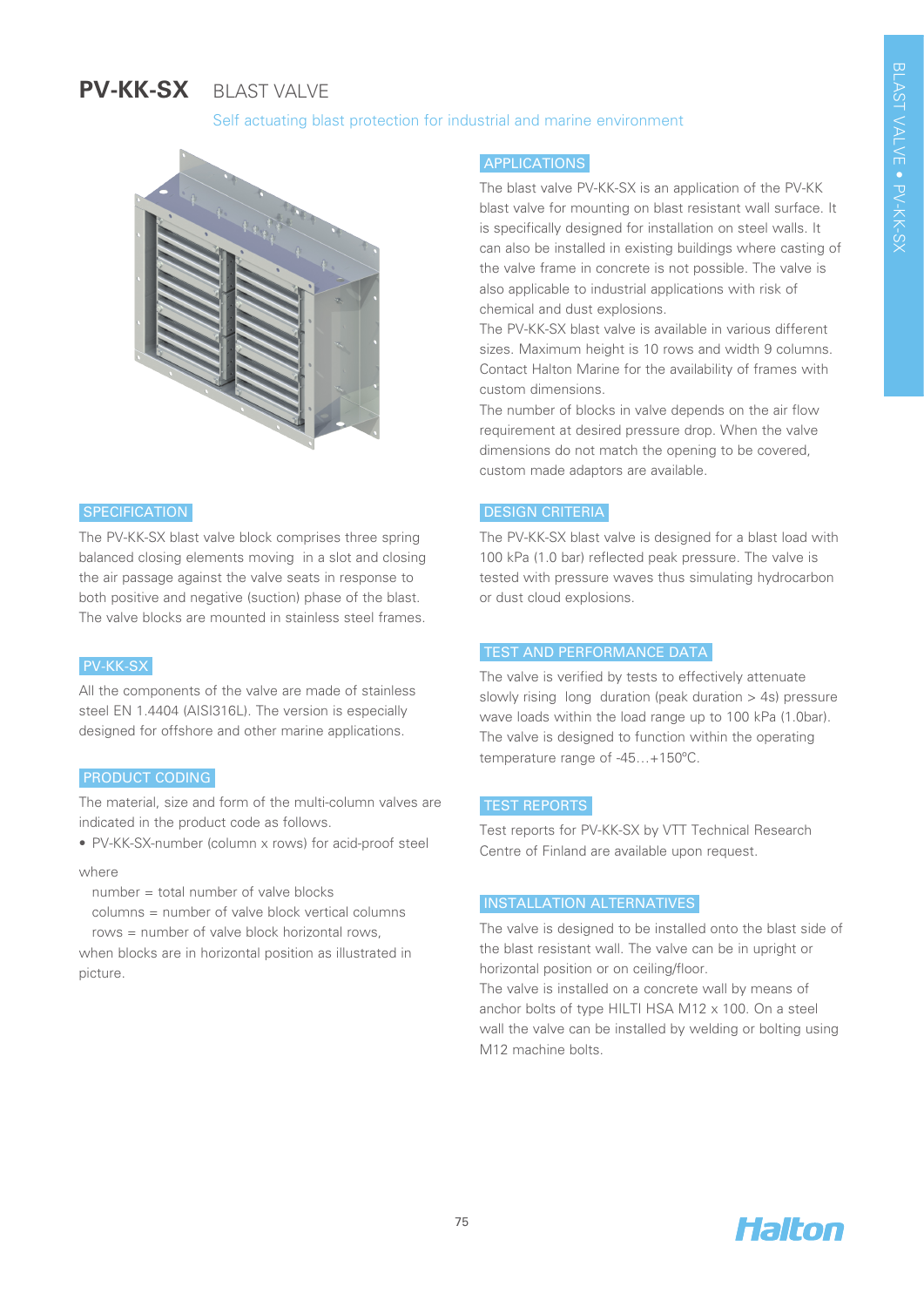## AIRFLOW CHARACTERISTICS

Air flow characteristics of one PV-KK-SX blast valve block are given in the above chart. The flow curve is measured at 20 °C corresponding to air density of 1.2 kg/m3. The required number of valve blocks in a specific application is determined by dividing the total air flow by the air flow capacity of one valve block at desired pressure drop.



# GENERAL PV-KK-SX DRAWINGS, MULTI-COLUMN





BOLTING ON A STEEL WALL

BOLTING ON A STEEL WALL





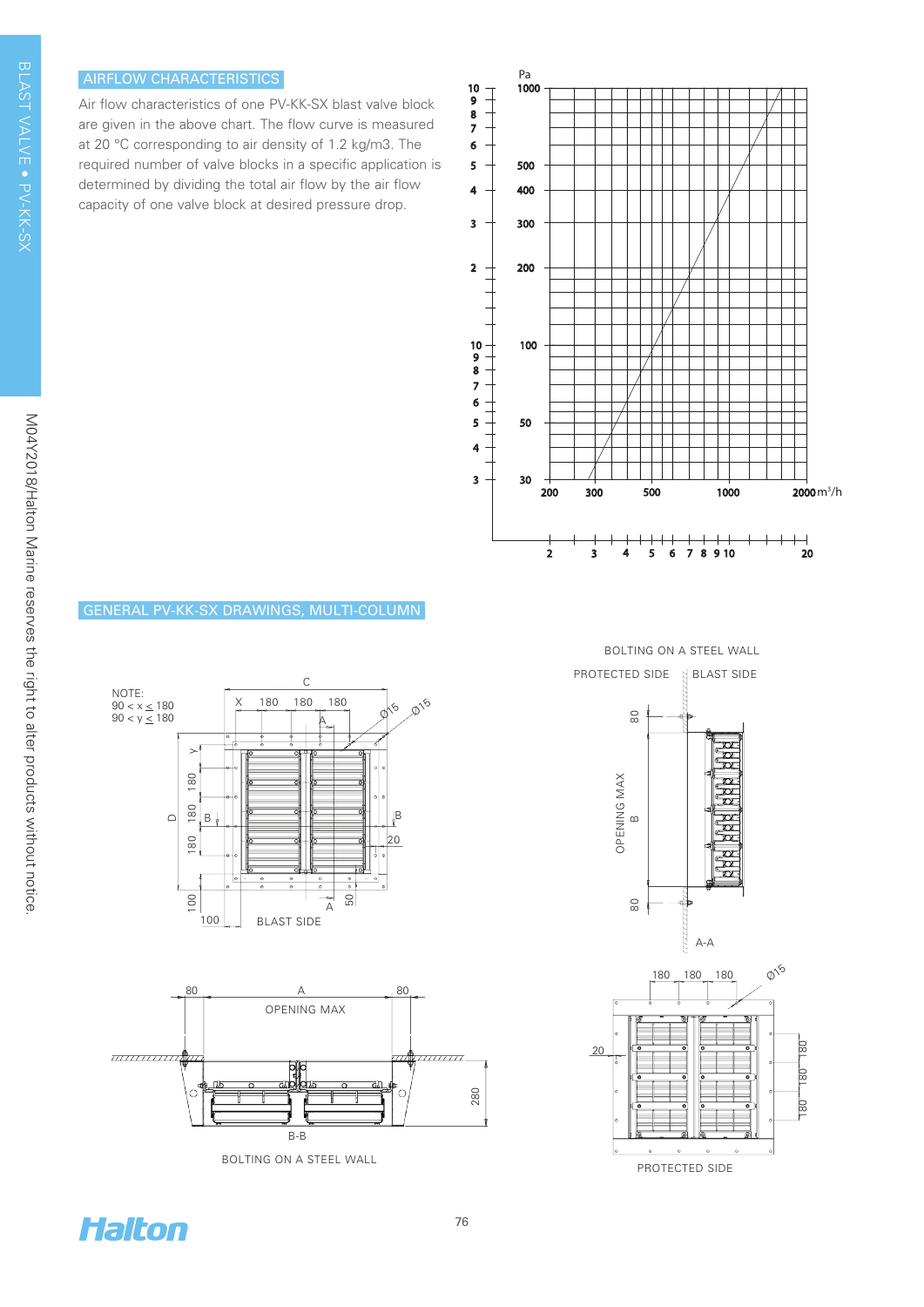# CHARACTERISTICS AND DIMENSIONS OF PV-KK-SX SINGLE COLUMN VALVES

| Valve type code | Concrete wall (mm) |                  | Steel wall (mm)  |                  |             |          | Airflow at       | Airflow at       |
|-----------------|--------------------|------------------|------------------|------------------|-------------|----------|------------------|------------------|
|                 | $A_{\text{max}}$   | $B_{\text{max}}$ | $A_{\text{max}}$ | $B_{\text{max}}$ | $C \, (mm)$ | $D$ (mm) | 100 Pa $(m^3/h)$ | 200 Pa $(m^3/h)$ |
| PV-KK-SX-1      | 325                | 145              | 406              | 225              | 605         | 425      | 500              | 700              |
| PV-KK-SX-2      | 325                | 325              | 406              | 405              | 605         | 605      | 1000             | 1400             |
| PV-KK-SX-3      | 325                | 505              | 406              | 585              | 605         | 785      | 1490             | 2100             |
| PV-KK-SX-4      | 325                | 685              | 406              | 765              | 605         | 965      | 2000             | 2800             |
| PV-KK-SX-5      | 325                | 865              | 406              | 945              | 605         | 1145     | 2500             | 3500             |
| PV-KK-SX-6      | 325                | 1045             | 406              | 1125             | 605         | 1325     | 3000             | 4200             |
| PV-KK-SX-7      | 325                | 1225             | 406              | 1305             | 605         | 1505     | 3500             | 4900             |
| PV-KK-SX-8      | 325                | 1405             | 406              | 1485             | 605         | 1685     | 4000             | 5600             |
| PV-KK-SX-9      | 325                | 1585             | 406              | 1665             | 605         | 1865     | 4460             | 6300             |
| $PV-KK-SX-10$   | 325                | 1765             | 406              | 1845             | 605         | 2045     | 4950             | 7000             |

Key characteristics of the valves are given above relating to legends in drawings. Note that the size of opening to be covered depend on wall material due to the safety margin in bolting.

# CHARACTERISTICS AND DIMENSIONS OF PV-KK-SX MULTICOLUMN VALVES

| Valve type code    | Concrete wall (mm) |                     | Steel wall (mm)  |                  |             |          | Airflow at       | Airflow at       |
|--------------------|--------------------|---------------------|------------------|------------------|-------------|----------|------------------|------------------|
|                    | $A_{max}$          | $\mathsf{B}_{\max}$ | $A_{\text{max}}$ | $B_{\text{max}}$ | $C \, (mm)$ | $D$ (mm) | 100 Pa $(m^3/h)$ | 200 Pa $(m^3/h)$ |
| PV-KK-SX-4 (2x2)   | 722                | 325                 | 802              | 405              | 1002        | 605      | 2000             | 2800             |
| PV-KK-SX-6 (2x3)   | 722                | 505                 | 802              | 585              | 1002        | 785      | 3000             | 4200             |
| PV-KK-SX-8 (2x4)   | 722                | 685                 | 802              | 765              | 1002        | 965      | 4000             | 5600             |
| PV-KK-SX-16 (2x8)  | 722                | 1405                | 802              | 1485             | 1002        | 1685     | 8000             | 11200            |
| PV-KK-SX-18 (2x9)  | 722                | 1585                | 802              | 1665             | 1002        | 1865     | 8900             | 12620            |
| PV-KK-SX-12 (3x4)  | 1118               | 685                 | 1198             | 765              | 1398        | 965      | 6000             | 8400             |
| PV-KK-SX-15 (3x5)  | 1118               | 865                 | 1198             | 945              | 1398        | 1145     | 7400             | 10500            |
| PV-KK-SX-18 (3x6)  | 1118               | 1045                | 1198             | 1125             | 1398        | 1325     | 9000             | 12620            |
| PV-KK-SX-21 (3x7)  | 1118               | 1225                | 1198             | 1305             | 1398        | 1505     | 10400            | 14700            |
| PV-KK-SX-20 (4x5)  | 1514               | 865                 | 1594             | 945              | 1794        | 1145     | 9900             | 14000            |
| PV-KK-SX-24 (4x6)  | 1514               | 1045                | 1594             | 1125             | 1794        | 1325     | 11900            | 16800            |
| PV-KK-SX-20 (5x4)  | 1910               | 685                 | 1990             | 765              | 2190        | 965      | 9900             | 14000            |
| PV-KK-SX-25 (5x5)  | 1910               | 865                 | 1990             | 945              | 2190        | 1145     | 12400            | 17500            |
| PV-KK-SX-35 (5x7)  | 1910               | 1225                | 1990             | 1305             | 2190        | 1505     | 17350            | 24550            |
| PV-KK-SX-40 (5x8)  | 1910               | 1405                | 1990             | 1485             | 2190        | 1685     | 19800            | 28000            |
| PV-KK-SX-24 (6x4)  | 2306               | 685                 | 2386             | 765              | 2586        | 965      | 11900            | 16800            |
| PV-KK-SX-30 (6x5)  | 2306               | 865                 | 2386             | 945              | 2586        | 1145     | 14800            | 21050            |
| PV-KK-SX-48 (6x8)  | 2306               | 1405                | 2386             | 1485             | 2586        | 1685     | 23800            | 33650            |
| PV-KK-SX-54 (6x9)  | 2306               | 1585                | 2386             | 1665             | 2586        | 1865     | 26800            | 37900            |
| PV-KK-SX-35 (7x5)  | 2702               | 865                 | 2782             | 945              | 2982        | 1145     | 17350            | 24550            |
| PV-KK-SX-70 (7x10) | 2702               | 1765                | 2782             | 1845             | 2982        | 2045     | 34700            | 49100            |
| PV-KK-SX-48 (8x6)  | 3098               | 1045                | 3178             | 1125             | 3378        | 1325     | 23800            | 33650            |
| PV-KK-SX-80 (8x10) | 3098               | 1765                | 3178             | 1845             | 3378        | 2045     | 39650            | 56100            |
| PV-KK-SX-63 (9x7)  | 3494               | 1225                | 3574             | 1305             | 3774        | 1505     | 31200            | 44150            |
| PV-KK-S-90 (9x10)  | 3494               | 1765                | 3574             | 1845             | 3774        | 2045     | 44500            | 63000            |

Key characteristics of the valves are given above relating to legends in drawings. Note that the size of opening to be covered depend on wall material due to the safety margin in bolting.